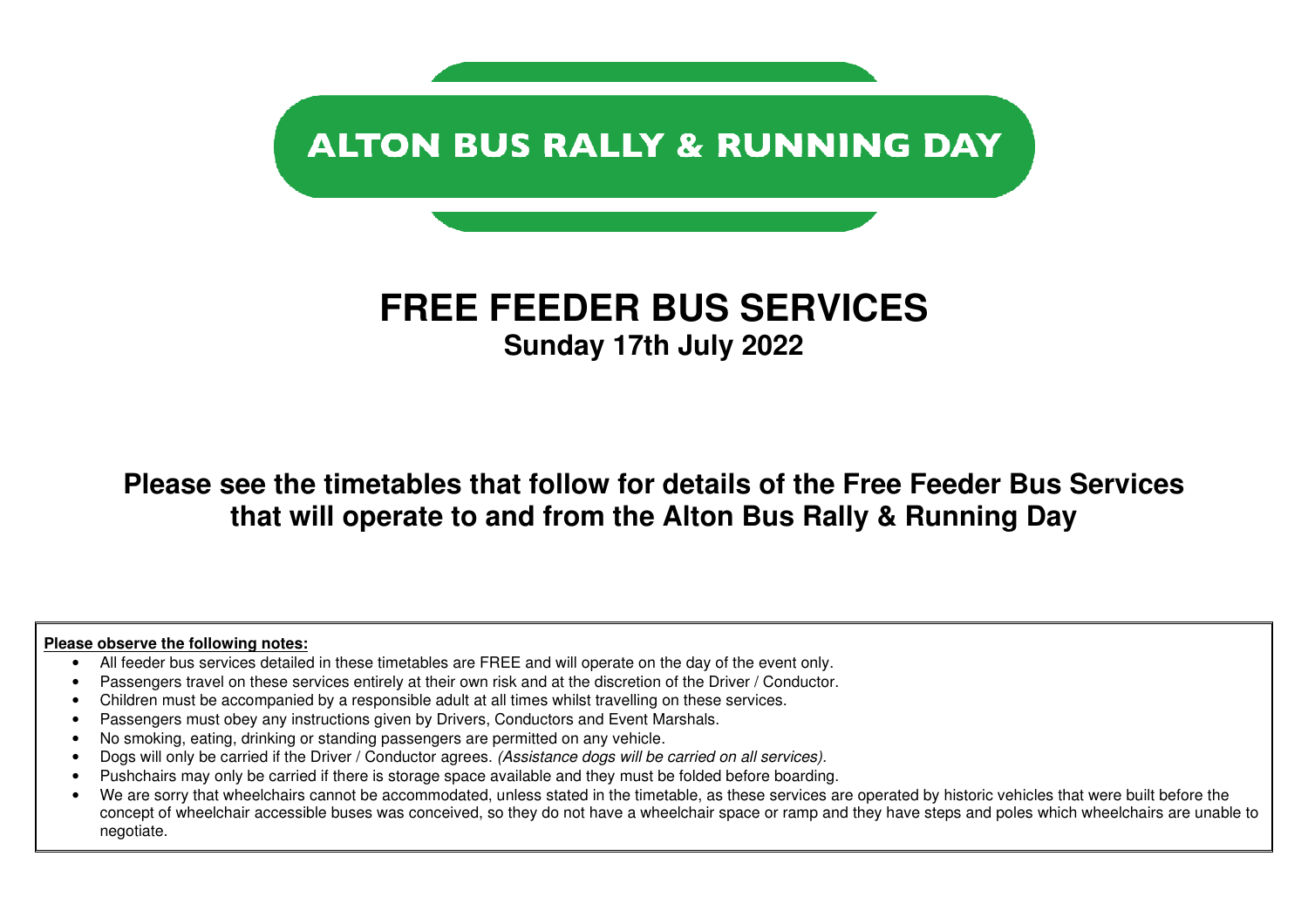#### **Sunday 17th July 2022**

| SWR train from London & Woking arr 0931 1031 1131 1231     |  |  |  |
|------------------------------------------------------------|--|--|--|
| Stagecoach 64 bus from Winchester arr. 0938 1038 1138 1238 |  |  |  |
| Service No. 253 254 254 254                                |  |  |  |
|                                                            |  |  |  |
|                                                            |  |  |  |

|               |  | 31 1031 1131 1231       | Service No. 254 254 254 253 253                           |  |  |  |
|---------------|--|-------------------------|-----------------------------------------------------------|--|--|--|
|               |  | 38 1038 1138 1238       | ALTON (Anstey Park, Stand A) 1533 1603 1633 1703 1723     |  |  |  |
| 3 254 254 254 |  |                         |                                                           |  |  |  |
|               |  | 0 1040 1140 1240        | Stagecoach 64 bus to Winchester dep 1545  1645  1745      |  |  |  |
|               |  | 15   1045   1145   1245 | SWR train to Woking & London dep 1545 1615 1645 1715 1745 |  |  |  |
|               |  |                         |                                                           |  |  |  |

### **CODE**

 **Between 1030 and 1700 buses run between Alton Station and Anstey Park every 10 minutes (see main Service 253 / 254 timetable in programme for details).** Whilst every effort is made to maintain the above rail and bus connections, they cannot be guaranteed.

### **South Western Railway (SWR) train service**

- The trains from London Waterloo to Alton shown above divide at Woking. Please ensure that you travel in the correct portion of the train for Alton.
- Stations served: London Waterloo, Clapham Junction, Wimbledon, Surbiton, Woking, Brookwood, Ash Vale, Aldershot, Farnham, Bentley, Alton.
- Please check train times with National Rail Enquiries on 03457 48 49 50 or at www.nationalrail.co.uk before travelling.

### **Stagecoach 64 bus service**

- Stagecoach operates Service 64 from Winchester Broadway to Alton Station via Alresford and Four Marks (normal fares payable).
- Please check bus times with Stagecoach in Hampshire on 0345 121 0190 or at www.stagecoachbus.com before travelling.
- Winchester Railway Station is 0.6 miles about 11 minutes walk from Winchester Broadway. A map and walking directions are available on the 'Timetables' page of the website. Stagecoach operates public bus services from the Railway Station and nearby City Road to the Broadway and the Bus Station off the Broadway (normal fares payable).

Whilst every effort will be made to run the advertised services, the Organisers reserve the right to cancel or alter any service or part thereof without notice. Neither the Organisers, Vehicle Providers or any other party involved, can accept any liability for loss, damage, hurt or inconvenience arising from the failure to operate its service in accordance with the timetables, or at all.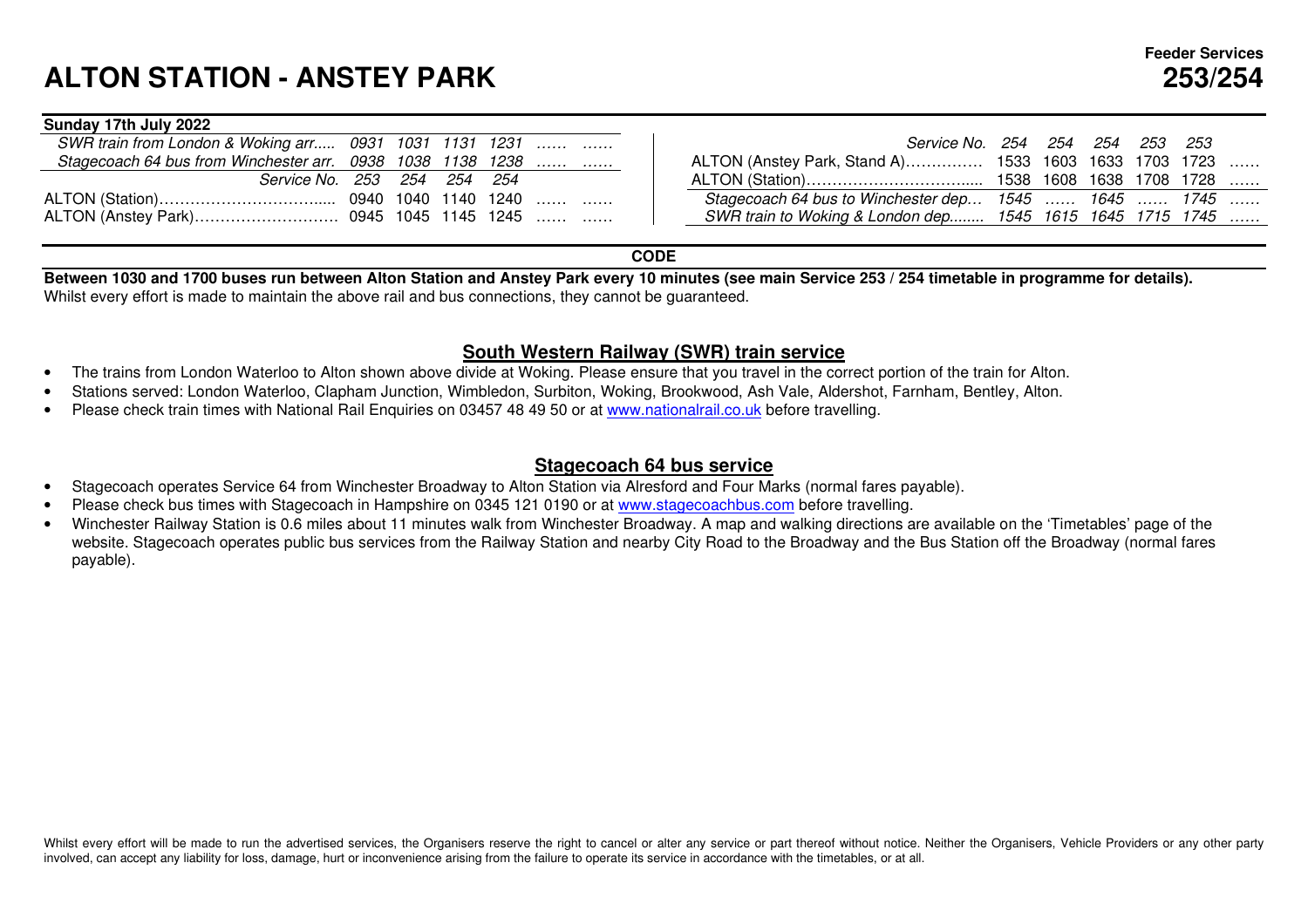# **BASINGSTOKE - ALTON**

**Sunday 17th July 2022** 

| Sunday Trin July 2022                    |  |  |  |                                        |  |
|------------------------------------------|--|--|--|----------------------------------------|--|
|                                          |  |  |  | Service No. 107                        |  |
|                                          |  |  |  | ALTON (Anstey Park, Stand C) 1715      |  |
| Trains from Salisbury & Andover arr 0902 |  |  |  |                                        |  |
|                                          |  |  |  |                                        |  |
|                                          |  |  |  | Trains to Bournemouth dep 1811         |  |
| Service No. 107                          |  |  |  | Trains to Andover & Salisbury dep 1807 |  |
| BASINGSTOKE (Rail Station, stop X) 0925  |  |  |  | Trains to Yeovil Junction dep 1807     |  |
|                                          |  |  |  |                                        |  |
|                                          |  |  |  |                                        |  |

| <b>CODE</b> | 0850<br>-Replacement Bus Reading to Basingstoke arr.<br>הוכ | -Replacement Bus Southampton Central to Winchester then train to Basingstoke arr. (<br><b>DC</b><br>0844<br>DЭ |
|-------------|-------------------------------------------------------------|----------------------------------------------------------------------------------------------------------------|

Use the main station exit at Basingstoke Station. Buses depart from the bus stop in Alencon Link, the road outside the Railway Station, on the railway station side of the road. Please check train times with National Rail Enquiries on 03457 48 49 50 or at www.nationalrail.co.uk before travelling. Whilst every effort is made to maintain the above rail connections, they cannot be guaranteed.

**Buses replace trains between Reading and Basingstoke early morning on Sunday 17th July 2022 due to engineering work. Buses replace trains between Southampton Central / Fareham and Winchester early morning on Sunday 17th July 2022 due to engineering work. Please check times before travelling.**

Feeder services are in general operated by volunteer drivers using their own privately owned preserved vehicles whilst they are travelling to and from the event. Occasionally a driver or vehicle may become unavailable on the day (ill driver, defective vehicle, etc) which results in the feeder service being cancelled. It is therefore recommended that you have a backup plan in case your feeder service is cancelled. Whilst every effort will b to run the advertised services, the Organisers reserve the right to cancel or alter any service or part thereof without notice. In the event that it becomes necessary to cancel or withdraw a free feeder bus service, it wil passengers' responsibility to arrange alternative travel to and/or from their final destination at their own expense. Neither the Organisers, Vehicle Providers or any other party involved, can accept any liability for loss damage, hurt or inconvenience arising from the failure to operate its service in accordance with the timetables, or at all.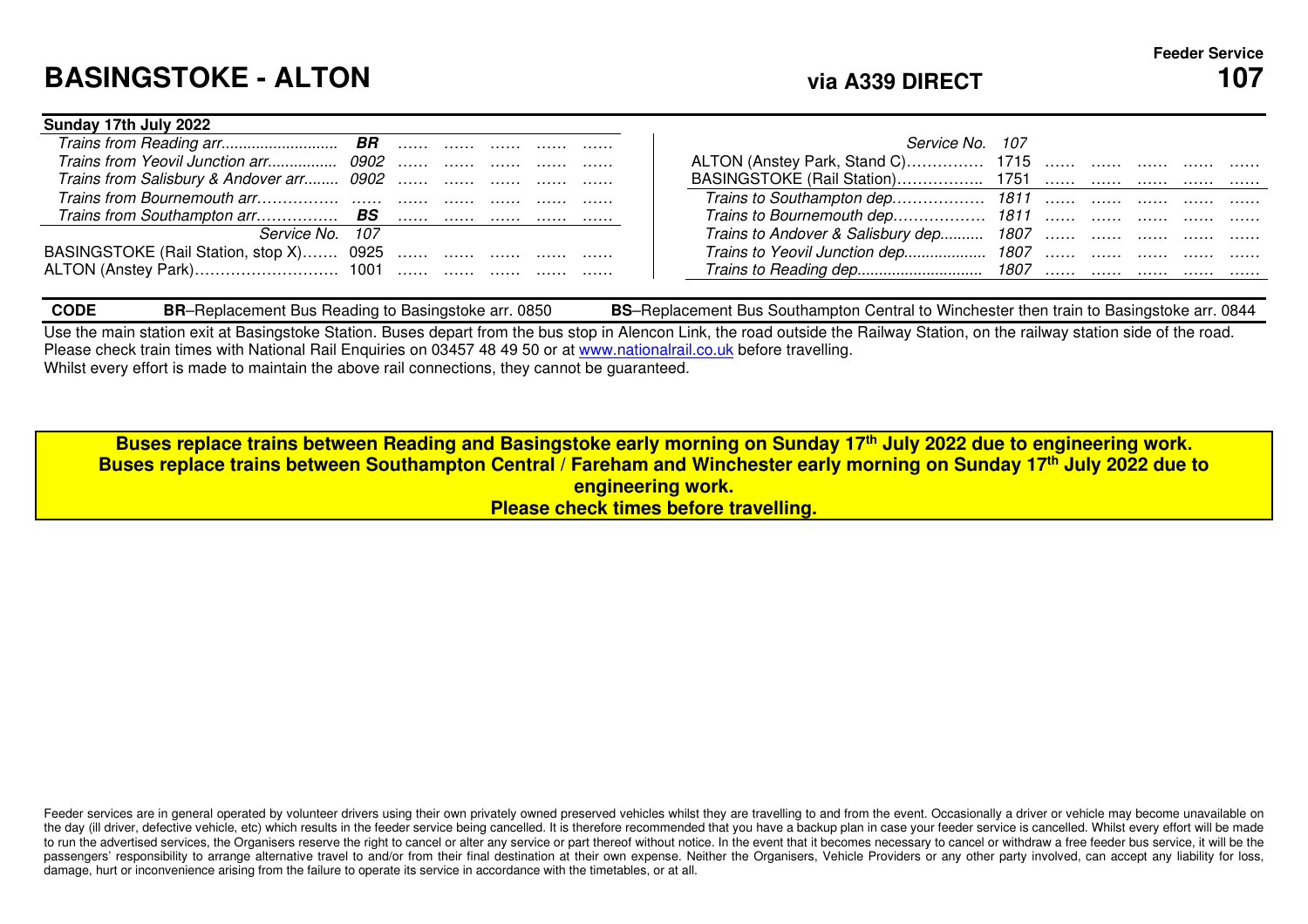# **WINCHESTER - ALTON**

## **via Alresford, Ropley and Four Marks <sup>215</sup>**

#### **Sunday 17th July 2022**

| Service No. 215 215 |  |  |  |
|---------------------|--|--|--|
|                     |  |  |  |
|                     |  |  |  |
|                     |  |  |  |
|                     |  |  |  |
|                     |  |  |  |
|                     |  |  |  |

| Vo. 215 215 |  |  |           | Service No. 215 215                    |  |  |  |
|-------------|--|--|-----------|----------------------------------------|--|--|--|
|             |  |  |           | ALTON (Anstey Park, Stand C) 1600 1600 |  |  |  |
|             |  |  | 0850 0920 |                                        |  |  |  |
|             |  |  | 0853 0923 |                                        |  |  |  |
|             |  |  | 0856 0926 |                                        |  |  |  |
|             |  |  | 0902 0932 |                                        |  |  |  |
|             |  |  | 0920 0950 | WINCHESTER (Broadway) 1650 1650        |  |  |  |
|             |  |  |           |                                        |  |  |  |

Winchester Railway Station is 0.7 miles about 14 minutes walk from Winchester Broadway. A map and walking directions are available on the 'Timetables' page of the website. Stagecoach operates public bus services from the Railway Station and nearby City Road to the Broadway and the Bus Station off the Broadway on Sundays (normal fares payable). Stagecoach also operates Service 64 from Winchester Broadway to Alton via Alresford and Four Marks on Sundays (normal fares payable). For bus times and fares please phone Stagecoach in Hampshire on 0345 121 0190 or visit their website at www.stagecoachbus.com

Feeder services are in general operated by volunteer drivers using their own privately owned preserved vehicles whilst they are travelling to and from the event. Occasionally a driver or vehicle may become unavailable on the day (ill driver, defective vehicle, etc) which results in the feeder service being cancelled. It is therefore recommended that you have a backup plan in case your feeder service is cancelled. Whilst every effort will b to run the advertised services, the Organisers reserve the right to cancel or alter any service or part thereof without notice. In the event that it becomes necessary to cancel or withdraw a free feeder bus service, it wil passengers' responsibility to arrange alternative travel to and/or from their final destination at their own expense. Neither the Organisers, Vehicle Providers or any other party involved, can accept any liability for loss damage, hurt or inconvenience arising from the failure to operate its service in accordance with the timetables, or at all.